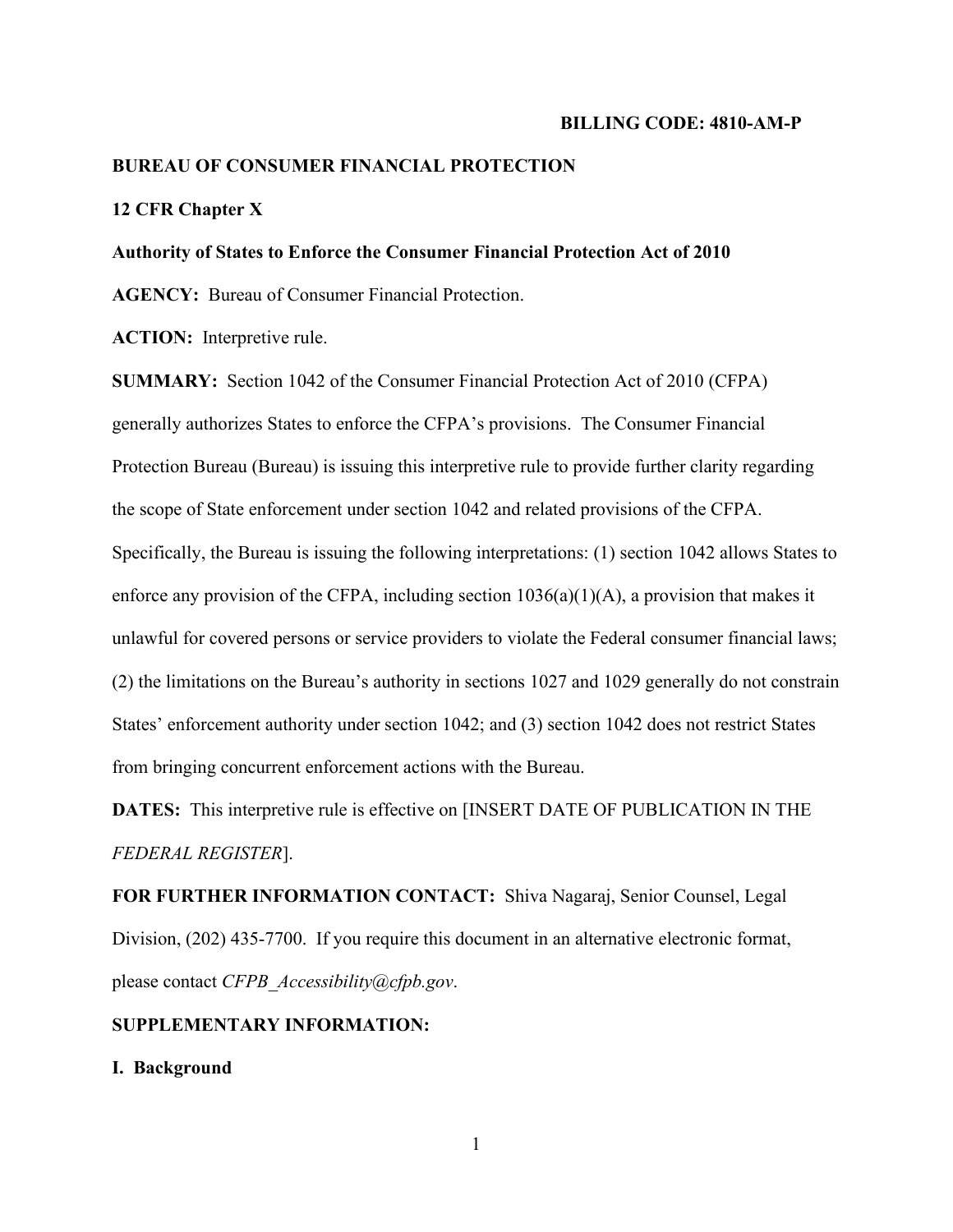The Consumer Financial Protection Act of 2010 (CFPA) establishes the Consumer Financial Protection Bureau as the Federal government's primary regulator of consumer financial products and services.<sup>[1](#page-1-0)</sup> The Bureau is charged with administering, interpreting, and enforcing the "Federal consumer financial laws," a category that includes the CFPA itself, 18 enumerated consumer laws (such as the Fair Credit Reporting Act and the Truth in Lending Act), and the laws for which authorities were transferred to the Bureau under subtitles F and H of the CFPA, as well as rules and orders issued by the Bureau under any of these laws.<sup>[2](#page-1-1)</sup>

However, the Bureau is not the only enforcer of these laws. The CFPA recognizes the important role that States play in overseeing the consumer financial marketplace.<sup>[3](#page-1-2)</sup> As noted in a 2010 Senate report on the financial crisis that precipitated the CFPA, "[w]here [F]ederal regulators refused to act, the [S]tates stepped into the breach."<sup>[4](#page-1-3)</sup> These efforts were stymied, however, because "rather than supporting [States'] anti-predatory lending laws, [F]ederal regulators preempted them."<sup>[5](#page-1-4)</sup> Thus, Congress provided States with their own Bureau enforcement authority.

Generally, State attorneys general may "bring a civil action in the name of such State in any district court of the United States in that State or in State court that is located in that State and that has jurisdiction over the defendant, to enforce provisions of this title [i.e., the CFPA] or regulations issued under this title, and to secure remedies under provisions of this title or

<span id="page-1-0"></span><sup>&</sup>lt;sup>1</sup> Title X of the Dodd-Frank Wall Street Reform and Consumer Protection Act of 2010, Pub. L. 111-203, 124 Stat. 1376, 1955-2113 (2010).

<span id="page-1-1"></span> $2$  12 U.S.C. 5481(14), (12).

<span id="page-1-2"></span><sup>&</sup>lt;sup>3</sup> As defined in 12 U.S.C. 5481(27), "[t]he term 'State' means any State, territory, or possession of the United States, the District of Columbia, the Commonwealth of Puerto Rico, the Commonwealth of the Northern Mariana Islands, Guam, American Samoa, or the United States Virgin Islands or any federally recognized Indian tribe, as defined by the Secretary of the Interior under section 5131(a) of title 25."

<span id="page-1-3"></span><sup>4</sup> S. Rep. No. 111-176, at 16 (2010), [https://www.congress.gov/congressional-report/111th-congress/senate](https://www.congress.gov/congressional-report/111th-congress/senate-report/176/1)[report/176/1.](https://www.congress.gov/congressional-report/111th-congress/senate-report/176/1) 5 *Id.*

<span id="page-1-4"></span>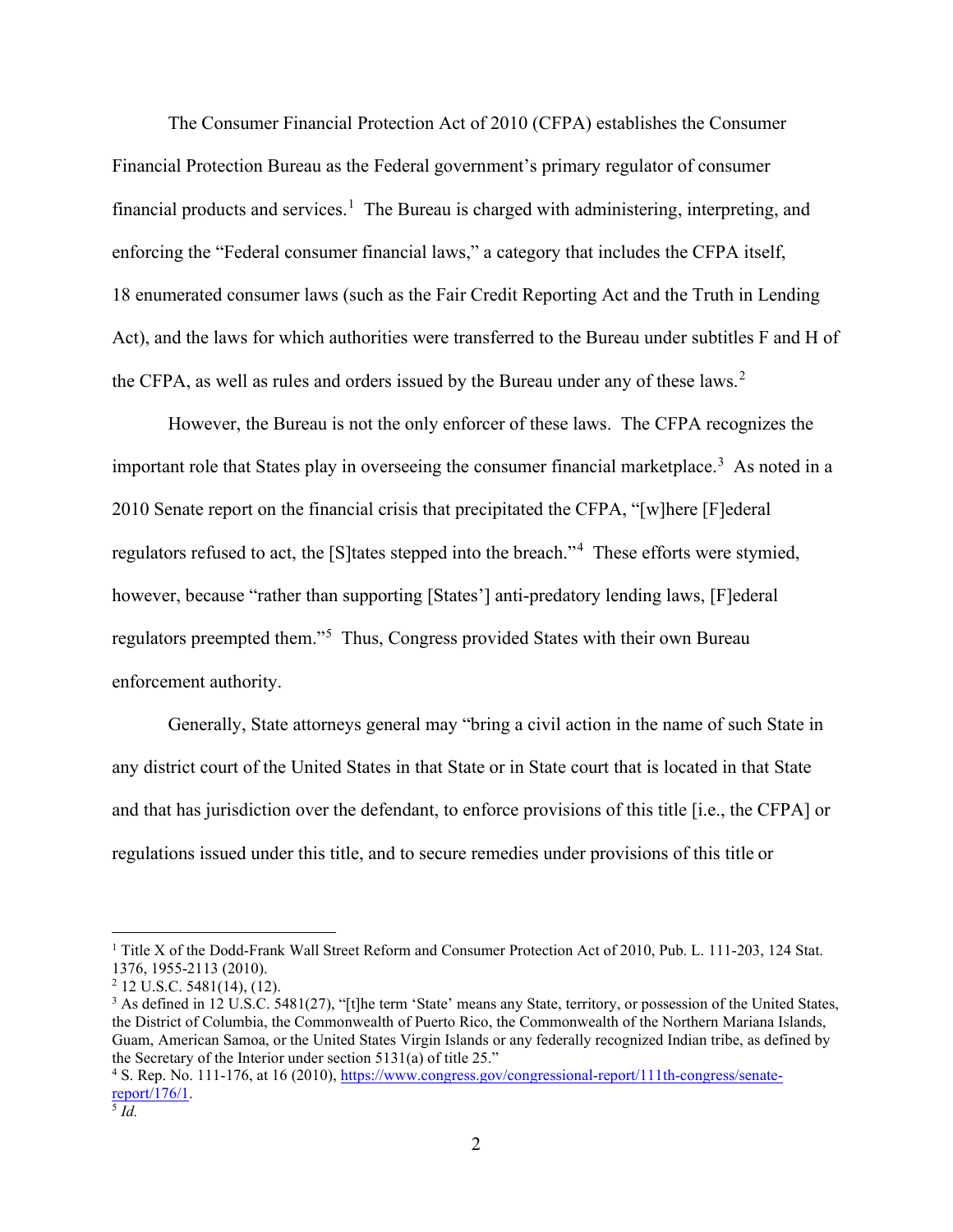remedies otherwise provided under other law."<sup>[6](#page-2-0)</sup> Likewise, a "state regulator may bring a civil action or other appropriate proceeding to enforce the provisions of this title or regulations issued under this title with respect to any entity that is State-chartered, incorporated, licensed, or otherwise authorized to do business under State law … and to secure remedies under provisions of this title or remedies otherwise provided under other provisions of law with respect to such an entity."<sup>[7](#page-2-1)</sup> State attorneys general and regulators are required to consult the Bureau before initiating an action or proceeding under section 1042, in accordance with section 1042(b) and 12 CFR part 1082.

Section 1042, as one court has explained, allows States to vindicate their "fundamental right to protect their citizens and prevent harmful conduct from occurring in their jurisdictions" and gives them tools "to pick up slack when the [F]ederal Government fails to enforce and regulate."[8](#page-2-2)

Since the CFPA was enacted, many States have relied on section 1042 to bring civil enforcement actions, on their own or in joint or coordinated filings with the Bureau, to enforce a provision of the CFPA that prohibits unfair, deceptive, and abusive acts and practices in connection with the offering or provision of consumer financial products or services.<sup>[9](#page-2-3)</sup> Some States have also joined the Bureau in alleging violations of the CFPA's prohibition on covered persons and service providers violating other enumerated Federal consumer financial laws, but

<span id="page-2-0"></span> $6$  12 U.S.C. 5552(a)(1). With respect to national banks or Federal savings associations, State attorneys general may only "bring a civil action in the name of such State" in order "to enforce a regulation prescribed by the Bureau under a provision of this title and to secure remedies under provisions of this title or remedies otherwise provided under other law." 12 U.S.C. 5552(a)(2).

<span id="page-2-1"></span> $^7$  *Id.* 

<span id="page-2-2"></span><sup>8</sup> *Pennsylvania v. Navient Corp.*, 967 F.3d 273, 286 (3d Cir. 2020).

<span id="page-2-3"></span><sup>9</sup> 12 U.S.C. 5536(a)(1)(B); *see also id.* 5531.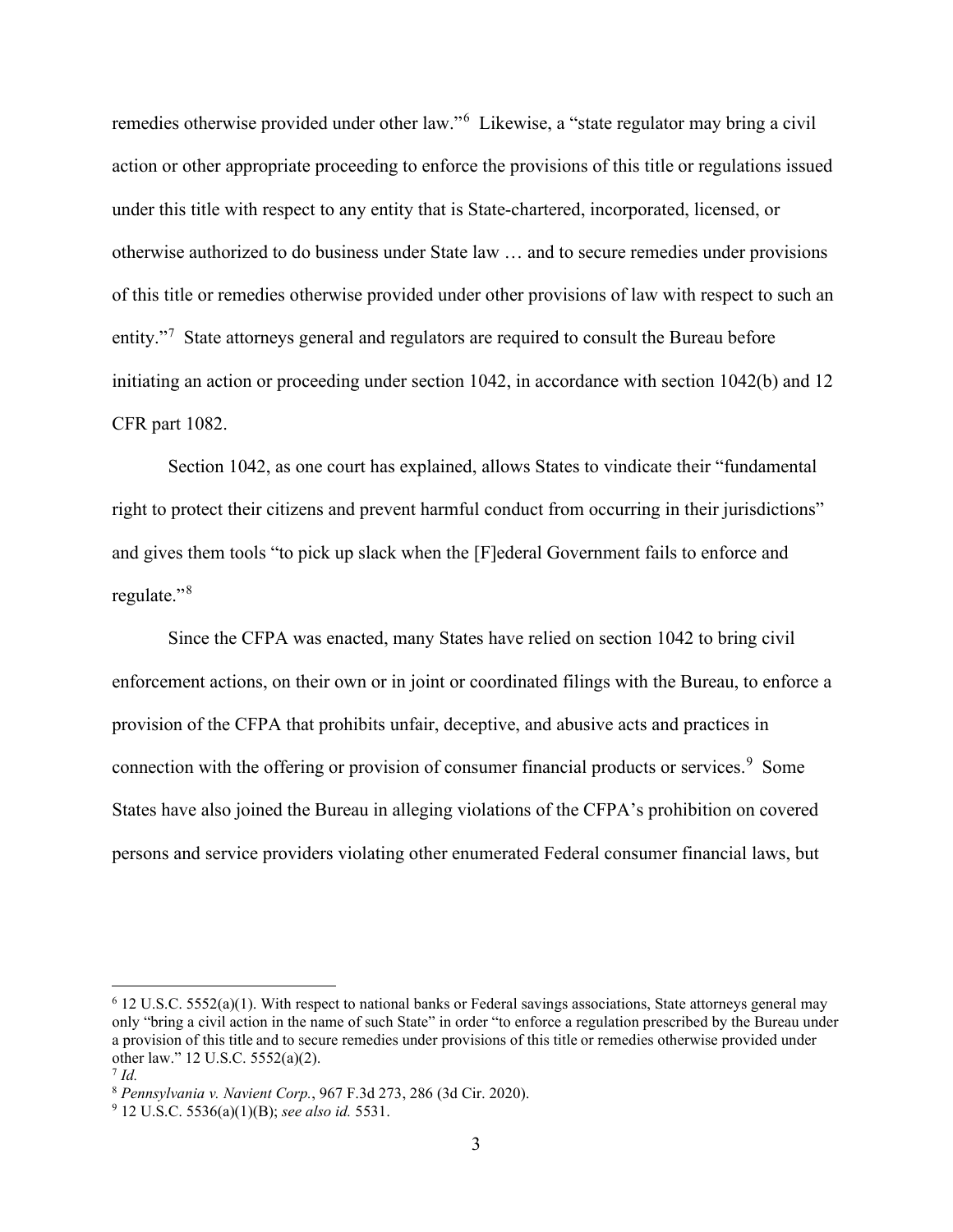few have pursued such claims in their own CFPA actions. The Bureau is issuing this interpretive rule regarding several important aspects of section [10](#page-3-0)42.<sup>10</sup>

#### **III. Analysis**

*A. States' authority under section 1042 to address violations of Federal consumer financial laws* 

CFPA section 1042 authorizes State attorneys general and State regulators to bring an enforcement action to pursue violations of section  $1036(a)(1)(A)$ , which makes it unlawful for a covered person or service provider to violate any Federal consumer financial law.<sup>11</sup>

As noted above, section 1042(a) generally authorizes States to bring civil actions "to enforce provisions of [the CFPA]." One such provision of the CFPA, section 1036(a)(1)(B), states that it is unlawful for any "covered person" or "service provider" to "engage in any unfair, deceptive, or abusive act or practice."<sup>12</sup> States can thus rely on section  $1042(a)$  to pursue an enforcement action against a covered person or service provider that commits an unfair, deceptive, or abusive act or practice, and many States have filed such enforcement actions.

Additionally, another provision of the CFPA, section 1036(a)(1)(A), declares it unlawful for any "covered person" or "service provider" to "offer or provide to a consumer any financial product or service not in conformity with Federal consumer financial law, or otherwise commit any act or omission in violation of a Federal consumer financial law."[13](#page-3-3) Because section 1036(a)(1)(A) is a "provision of [the CFPA]," States may use their section 1042 authority to enforce section  $1036(a)(1)(A)$  against covered persons or service providers. Thus, when a

<span id="page-3-1"></span><span id="page-3-0"></span><sup>&</sup>lt;sup>10</sup> This interpretive rule is not intended as an exhaustive interpretation of section 1042.<br><sup>11</sup> As noted above, however, section 1042 does not allow State attorneys general to bring an enforcement action against national banks or Federal savings associations, except for violations of "a regulation prescribed by the Bureau under a provision of this title." 12 U.S.C. 5552(a)(2).

<span id="page-3-2"></span> $12$  U.S.C. 5536(a)(1)(B).

<span id="page-3-3"></span><sup>13</sup> 12 U.S.C. 5536(a)(1)(A); *see also id.* 5481(6) (defining "covered person"), 5481(26) (defining "service provider").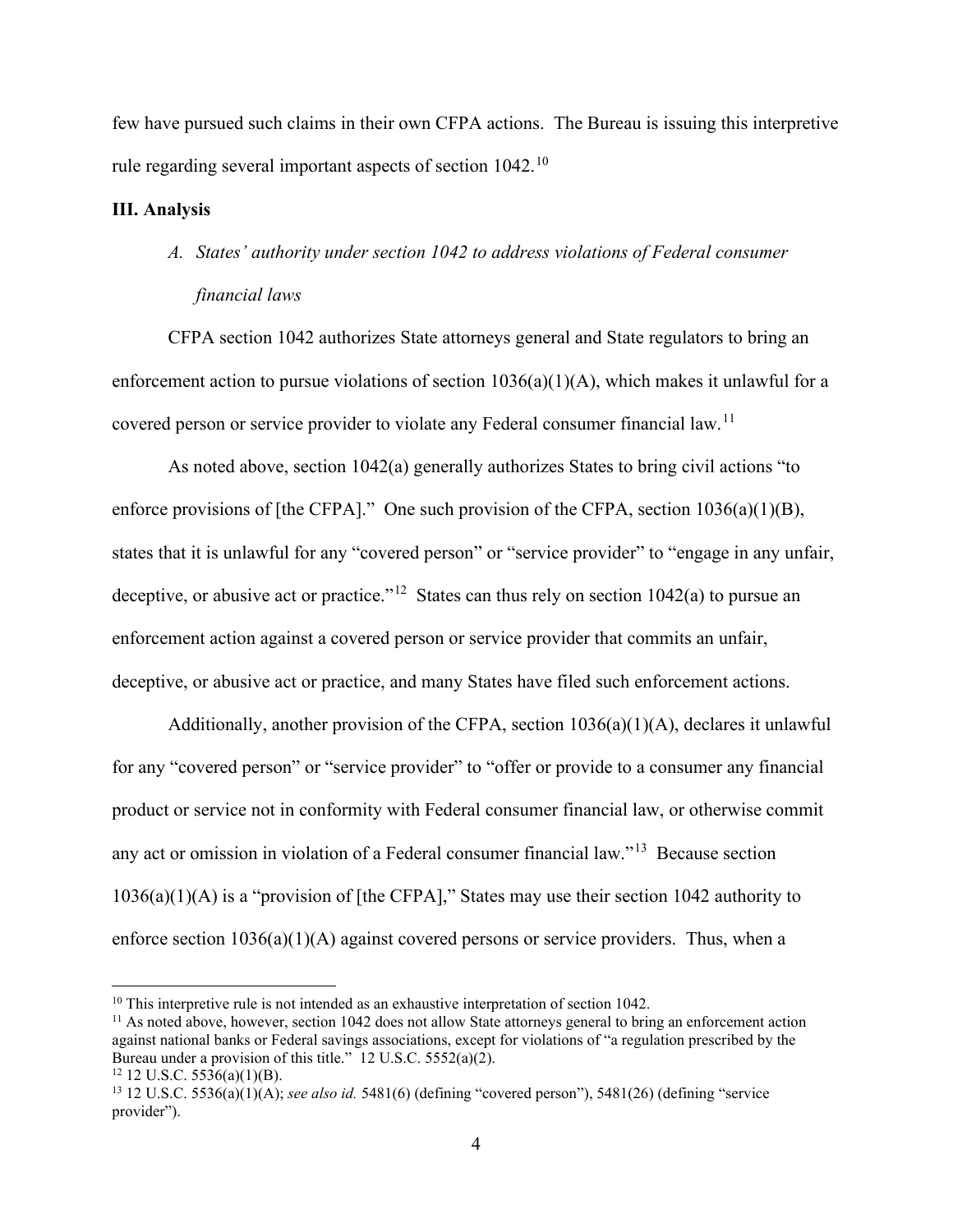covered person or service provider violates any of the Federal consumer financial laws, section 1042 gives States authority to address that violation by bringing a claim under section 1036(a)(1)(A) of the CFPA.

As explained above, the "Federal consumer financial laws" are the CFPA, the enumerated consumer laws, the laws for which authorities are transferred under subtitles F and H of the CFPA, and any rule or order prescribed by the Bureau under the CFPA, an enumerated consumer law, or pursuant to the authorities transferred under subtitles F and H. The enumerated consumer laws are the 18 laws referred to in section 1002(12) of the CFPA. Rules prescribed by the Bureau include, for example, the rules implementing the Real Estate Settlement Procedures Act (Regulation X),<sup>[14](#page-4-0)</sup> the Truth in Lending Act (Regulation Z),<sup>15</sup> and the Fair Debt Collection Practices Act (Regulation F).<sup>16</sup> Orders prescribed by the Bureau include, for example, consent orders and other final orders issued by the Bureau under sections 1053 and 1055 of the CFPA.<sup>[17](#page-4-3)</sup>

States' authority to pursue violations of the CFPA is, of course, supplemental to the authority States may already have to enforce the Federal consumer financial laws. Several enumerated consumer laws authorize States to bring actions to enforce the substantive provisions of those laws. Section  $1042(a)(3)$  of the CFPA clarifies that it does not "modify[], limit[], or supersed[e] the operation of any [such] provision of an enumerated consumer law."<sup>[18](#page-4-4)</sup> As a result, States can enforce those laws to the full extent authorized under those laws—including against entities that are not covered persons or service providers (and thus not subject to liability under section  $1036(a)(1)(A)$  and including against national banks and Federal savings

<span id="page-4-0"></span><sup>14</sup> 12 CFR pt. 1024.

<span id="page-4-1"></span><sup>&</sup>lt;sup>15</sup> 12 CFR pt. 1026.

<span id="page-4-2"></span><sup>16</sup> 12 CFR pt. 1006.

<span id="page-4-3"></span><sup>&</sup>lt;sup>17</sup> These orders can generally be found a[t https://www.consumerfinance.gov/administrative-adjudication](https://www.consumerfinance.gov/administrative-adjudication-proceedings/administrative-adjudication-docket/)[proceedings/administrative-adjudication-docket/.](https://www.consumerfinance.gov/administrative-adjudication-proceedings/administrative-adjudication-docket/)<br><sup>18</sup> 12 U.S.C. 5552(a)(3).

<span id="page-4-4"></span>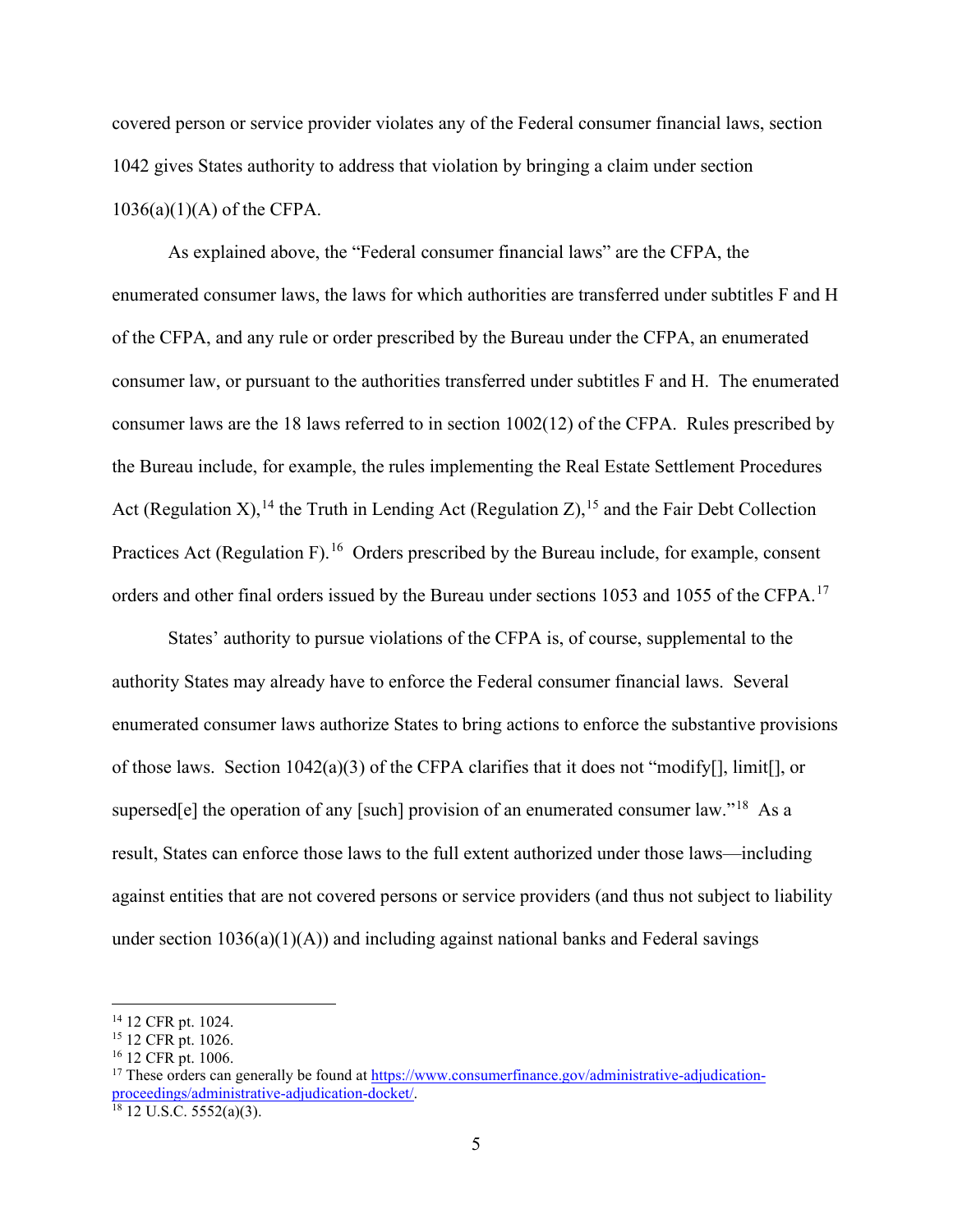associations. For example, the Fair Credit Reporting Act allows States to bring enforcement actions against any person violating that statute, including users of consumer reports that are not themselves covered persons or service providers.<sup>19</sup> The Real Estate Settlement Procedures Act authorizes States to enforce the anti-kickback rule against those who profit from kickbacks but are not actually providing settlement services, and thus may not be covered persons.<sup>20</sup> And the Truth in Lending Act authorizes States to enforce provisions of that statute against national banks and Federal savings associations.<sup>21</sup> Thus, States may bring such claims even if they could not bring similar claims against such a defendant under section 1036(a)(1)(A).

*B. Limitations on States' enforcement authority under section 1042* 

The enforcement authority of States under section 1042 is generally not subject to certain limits applicable to the Bureau's enforcement authority.

Sections 1027 and 1029 of the CFPA set limits on the Bureau's enforcement authority. Under section 1027, the Bureau is subject to limits on its authority with respect to merchants, retailers, and other sellers of nonfinancial goods; real estate brokerage activities; retailers of manufactured or modular homes; accountants and tax preparers; attorneys engaged in the practice of law; persons regulated by a State insurance regulator; products or services that relate to specified employee benefit and compensation plans; persons regulated by a State securities commission; persons regulated by the Securities and Exchange Commission; persons regulated by the Commodity Futures Trading Commission; persons regulated by the Farm Credit Administration; and activities related to charitable contributions.<sup>22</sup> Similarly, under section

<span id="page-5-0"></span> $19$  15 U.S.C.  $1681s(c)(1)$ .

<span id="page-5-1"></span> $20$  12 U.S.C. 2607(d)(4).

<span id="page-5-2"></span> $21$  15 U.S.C. 1640(e).

<span id="page-5-3"></span> $22$  12 U.S.C. 5517. Each of these exclusions is subject to various exceptions as detailed in section 1027(a) through (l) and (n).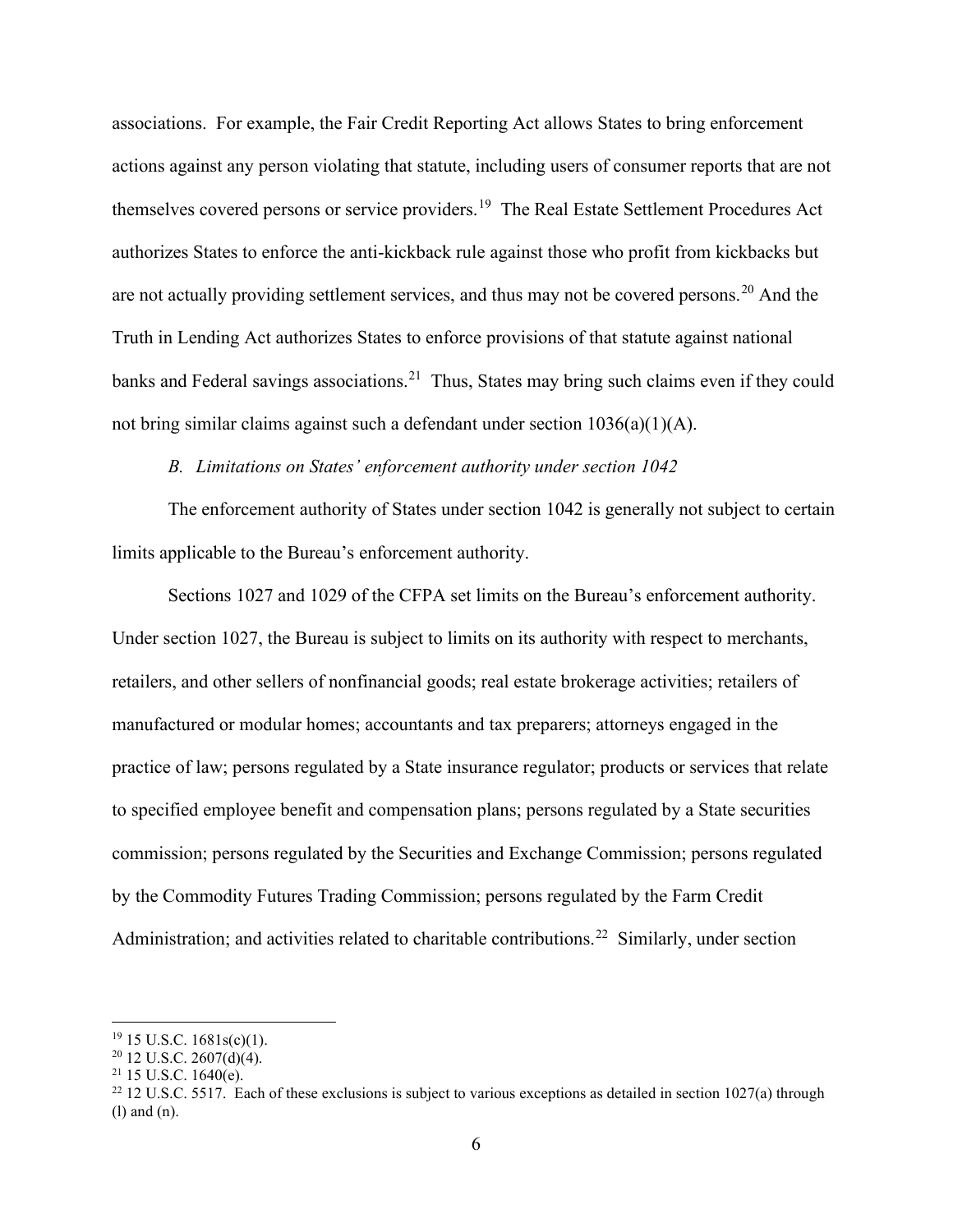1029, the Bureau is limited in exercising authority with respect to a motor vehicle dealer that is predominantly engaged in the sale and servicing of motor vehicles, the leasing and servicing of motor vehicles, or both. $^{23}$  $^{23}$  $^{23}$ 

With one exception discussed below, each of these limitations expressly applies to only the "Bureau" or the Bureau's "Director." For example, under section 1027(e), "the Bureau may not exercise any supervisory or enforcement authority with respect to an activity engaged in by an attorney as part of the practice of law under the laws of a State in which the attorney is licensed to practice law," except as specified.<sup>24</sup> Likewise, under section 1029(a), "the Bureau may not exercise any rulemaking, supervisory, enforcement or any other authority, including any authority to order assessments, over a motor vehicle dealer that is predominantly engaged in the sale and servicing of motor vehicles, the leasing and servicing of motor vehicles, or both," except as specified. [25](#page-6-2)

Because Congress applied these limitations in sections 1027 and 1029 only to the Bureau, they do not extend to States exercising their enforcement authority under section 1042. Indeed, Congress used different language in the one exclusion that it intended to apply to States, the limitation on sellers of nonfinancial goods: "To the extent that the Bureau may not exercise authority under this subsection with respect to a merchant, retailer, or seller of nonfinancial goods or services, no action by a State attorney general or State regulator with respect to a claim made under this title may be brought under [section 1042], with respect to an activity described in any of clauses (i) through (iii) of subparagraph (A) by such merchant, retailer, or seller of

<span id="page-6-0"></span> $^{23}$  12 U.S.C. 5519. As with the section 1027 limitations, this limitation is also subject to various exceptions as detailed in section 1029.  $24$  12 U.S.C. 5517(e).

<span id="page-6-2"></span><span id="page-6-1"></span> $25$  12 U.S.C. 5519(a).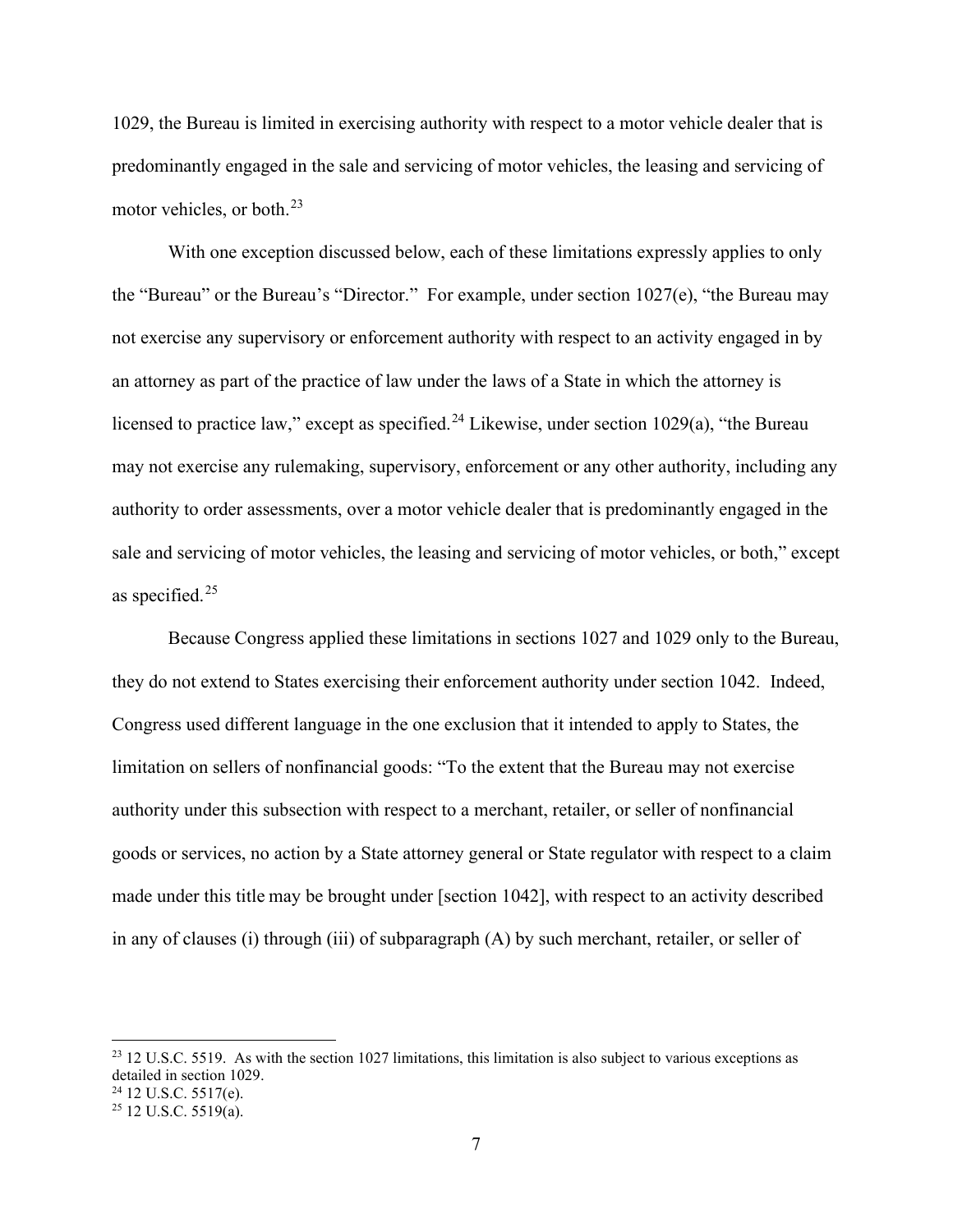nonfinancial goods or services."[26](#page-7-0) Because Congress did not similarly extend the exclusions to States in other provisions of 1027 and 1029, and instead applied them only to the Bureau, those exclusions do not extend to States.<sup>[27](#page-7-1)</sup>

# *C. States may pursue actions under section 1042 even while the Bureau is pursuing a concurrent action*

State attorneys general and regulators may bring (or continue to pursue) actions under section 1042 even if the Bureau is pursuing a concurrent action against the same entity. As explained by the Third Circuit, "the clear statutory language of the Consumer [Financial] Protection Act permits concurrent [S]tate claims, for nothing in the statutory framework suggests otherwise."[28](#page-7-2) 

When Congress intended to preclude concurrent CFPA actions, it expressly did so. There are multiple places within the CFPA where Congress made clear that concurrent actions should not occur or that one agency should take primary enforcement role over other agencies. For example, with respect to nondepository covered persons, if the Bureau or the Federal Trade Commission (FTC) has filed an action asserting certain violations of the CFPA, the other agency is prohibited during the pendency of the action from instituting "a civil action under such provision of law against any defendant named in the complaint in such pending action for any violation alleged in the complaint."[29](#page-7-3) Likewise, Congress limited States' ability to enforce rules relating to mortgage loan modification and foreclosure rescue services during the pendency of enforcement activity by either the Bureau or the FTC.<sup>30</sup> Finally, Congress can—and did—

<span id="page-7-0"></span> $26$  12 U.S.C. 5517(a)(2)(E).

<span id="page-7-1"></span><sup>27</sup> *See, e.g.*, *Russello* v*. United States*, 464 U.S. 16, 23 (1983) ("[W]here Congress includes particular language in one section of a statute but omits it in another section of the same Act, it is generally presumed that Congress acts intentionally and purposely in the disparate inclusion or exclusion.").

<span id="page-7-2"></span><sup>28</sup> *Navient Corp.*, 967 F.3d at 287.

<span id="page-7-3"></span> $29$  12 U.S.C. 5514(c)(3).

<span id="page-7-4"></span> $30$  12 U.S.C. 5538(b)(6).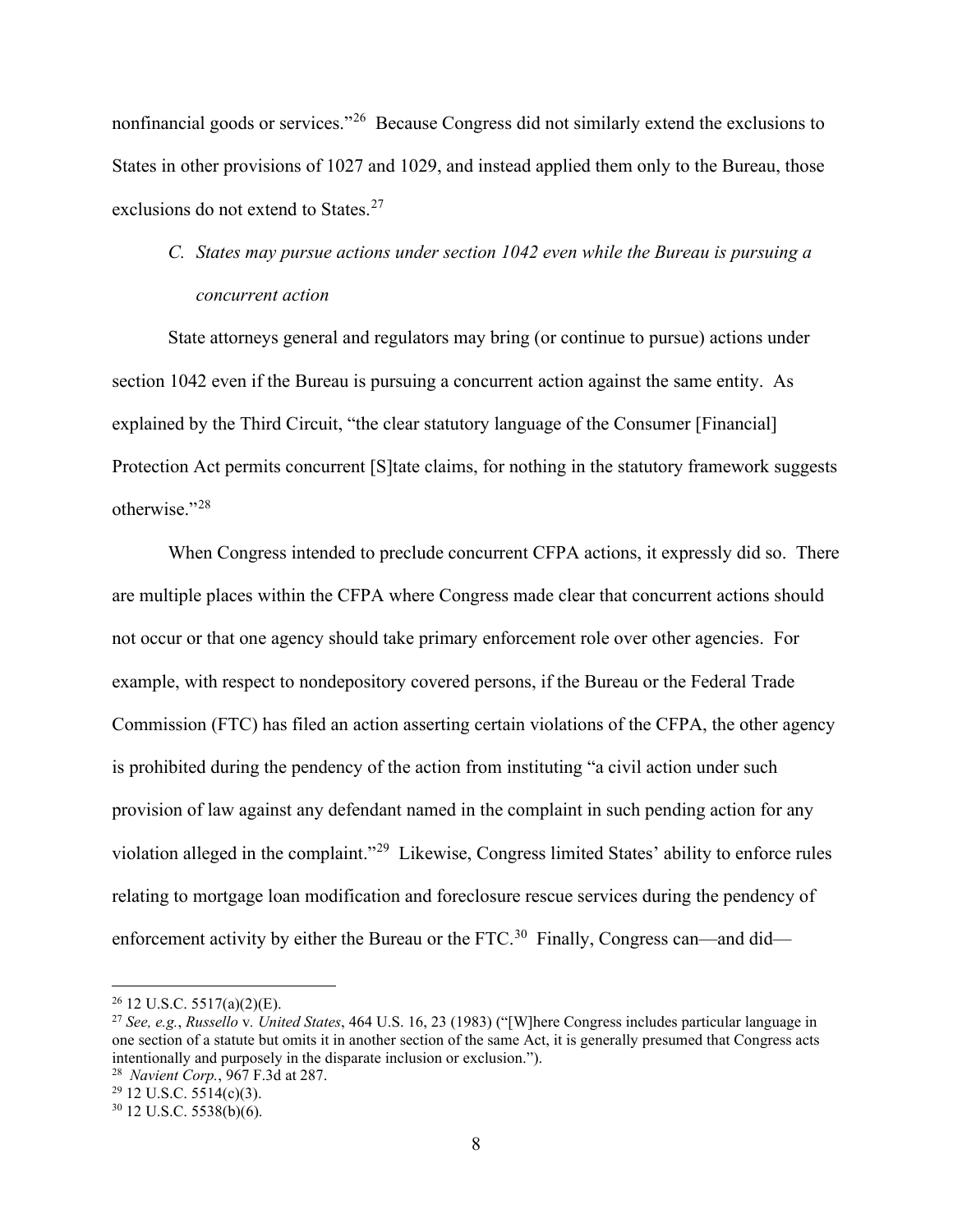designate the Bureau as holding primary CFPA enforcement authority among Federal regulators, limiting other agencies to the position of backup enforcement or precluding their authority to enforce entirely. Congress made that decision regarding supervised nondepository covered persons and very large banks, savings associations, and credit unions in sections 1024(c) and 1025(c), limiting the possibility of concurrent enforcement activity by the Bureau and certain Federal agencies. In short, when Congress seeks to limit concurrent statutory enforcement activity, it knows how to do so.<sup>[31](#page-8-0)</sup> It did not exercise that option with respect to section 1042.

## **V. Regulatory Matters**

This is an interpretive rule issued under the Bureau's authority to interpret the CFPA, including under section  $1022(b)(1)$  of the CFPA, which authorizes guidance as may be necessary or appropriate to enable the Bureau to administer and carry out the purposes and objectives of Federal consumer financial laws, such as the CFPA.<sup>[32](#page-8-1)</sup>

As an interpretive rule, this rule is exempt from the notice-and-comment rulemaking requirements of the Administrative Procedure Act.<sup>[33](#page-8-2)</sup> Because no notice of proposed rulemaking is required, the Regulatory Flexibility Act does not require an initial or final regulatory flexibility analysis.<sup>[34](#page-8-3)</sup> The Bureau has also determined that this interpretive rule does not impose any new or revise any existing recordkeeping, reporting, or disclosure requirements on covered entities or members of the public that would be collections of information requiring approval by the Office of Management and Budget under the Paperwork Reduction Act.<sup>35</sup>

<span id="page-8-0"></span><sup>31</sup> *See, e.g.*, *Russello*, 464 U.S. at 23 ("[W]here Congress includes particular language in one section of a statute but omits it in another section of the same Act, it is generally presumed that Congress acts intentionally and purposely in the disparate inclusion or exclusion.").

<span id="page-8-1"></span> $32$  12 U.S.C. 5512(b)(1).<br> $33$  5 U.S.C. 553(b).

<span id="page-8-2"></span>

<span id="page-8-3"></span> $34\,5$  U.S.C. 603(a), 604(a).

<span id="page-8-4"></span><sup>35</sup> 44 U.S.C. 3501-3521.